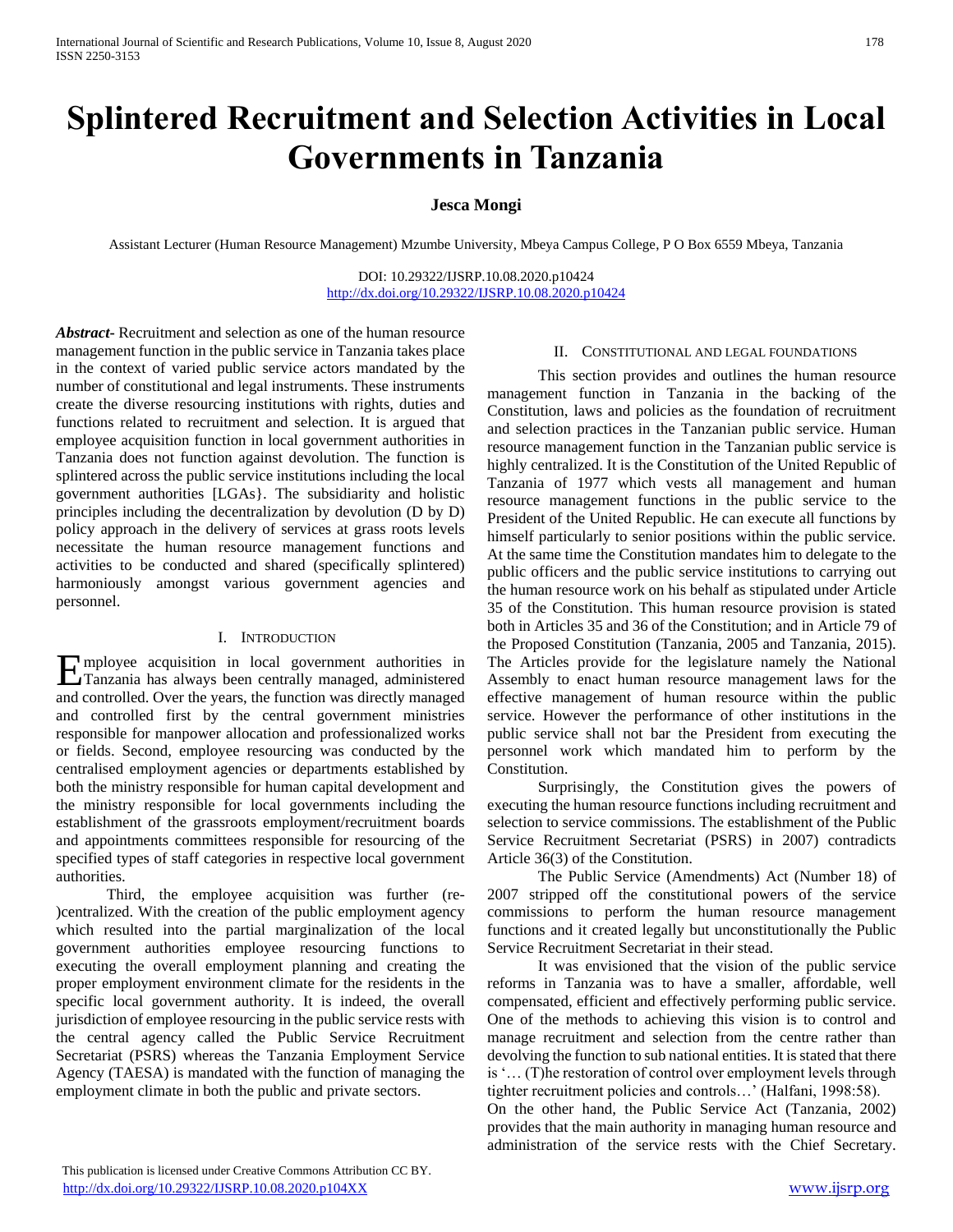Section 4 of the Act gives specified powers to the Chief Secretary to manage the whole of the service, implement and coordinate the human resource functions specifically confirmation of staff, training and development, performance management, manpower control and monitoring, and employee relations. It is also provided in section 8(2) that the Chief Secretary shall be assisted by the Permanent Secretary (Establishments) who shall be the main formulator, custodian, promulgator, enabler, monitor and evaluator of all major human resource laws (soft and hard), policies, schemes, regulations and procedures in the public service. Furthermore, the Permanent Secretary (Establishments) has been empowered with other management related functions namely personnel research and management issues related to remuneration, job analysis, evaluation and design including the implementation of organization development issues in the public service as outlined in section 8(3) of the Act.

 The human resource management functions are further provided and explained under section 21 of the Act. It states that the President may delegate and authorize any public officer to perform the functions. The delegation cum authorization of such functions does not preclude him from doing the same or similar management and human resource management functions simultaneously and concurrently.

## III. RECRUITMENT AND SELECTION FUNCTION IN THE PUBLIC **SERVICE**

 A decade after the independence of Tanganyika (1961 – 1963) and later the newly united Tanzania (after 1964) the public service in the country had experienced her 'golden era' in terms of its quality and observation of the traditional Weberian principles of managing organizations. Lumbanga (1995) and Baguma (1992), Kumburu (2009) hailed that the Service had attained the positive achievements in terms of the profession and career development within the public sector. However, Blunt and Popoola (1985) and Oyugi (1990) state that public services in Africa have been influenced by colonialism particularly at independence. The traditional systems of administration were undermined and any remnants of them were substantially disorganized through the introduction of the new forms of organizations and relationships namely the Weberian or the western type of organisation. The public service organizations had developed some professional loyalties, emphasized on rational values, tendency to adhere to formal rules, routines and procedures and it had the law and order orientation which enforced uniformity and consistency across the public service without considering the regional, geographical and tribal variations across the country. It is argued, on the contrary, that 'public services in Africa have performed poorly in terms of systems maintenance and transformation' (Oyugi, 1990: 70).

 In some cases the colonial public service in Tanganyika had the very different picture. The administration was hostile so as the performance of human resource activities. For instance, Swai (1980) stated that every white person in the German colonial Tanganyika had with a whip in his office in order to discipline black imperial civil servants. Recruitment and selection function was carried out under what was called the forced labour (Mbonile, 1996).

 Tanzanian public service in the past four decades is claimed to have no clear policies and procedures for recruitment and selection (Kumburu, 2009; Egbert et al, 2009; Mcha, 2012 and Mwasha, 2013). The country inherited the public administrative system from the British colonial government in 1961. After independence in 1961 Tanganyika public service administration was managed by the issuance of administrative orders, circulars and directives. The instruments were issued by the technical ministry responsible for manpower administration and development. The Permanent Secretary (Establishments) issued different instruments to all public service institutions regarding human resource management activities and procedures including on recruitment and selection when the need to do so arises.

 Prior to 1980 Tanganyika (later Tanzania) had experienced the critical shortage of human resource to man various positions in the public service. At independence the actual number of national civil servants was inadequate in terms of quantity (number) and quality of staff. Milanzi (1993) cited Pratt (1976) that Tanganyika at independence had only 299 civil servants holding various administrative positions. He stated that only seven of these were Tanganyikans. The public service fell short of (skilled) public servants almost in every department of the Government. It was also found out that the shortage of human resource was felt in both the public and private sectors in Tanganyika (from December 1961 to 1963) and in Tanzania (from April 1964 to 1980).

 The critical shortage of public servants was felt from the German colonial period as well. Table 1 indicates the size of the distribution of civil servants in 1914. Milanzi (2008) states that there were 311 central administration staff employed during the German colonial Tanganyika in 1913. Out of whom there were 51 non Whites employed as civil servants. This was just 16.4 percent of total public employees that were in the service of the German colonial administration in Tanganyika. Table 1 also indicates the distribution of civil servants by occupational category. There were no specific pieces of information which spelt out how the candidates were recruited and selected and what government ministry or department was responsible for hiring the government's staff.

**Table 1 Public servants employed during the German colonial administration in Tanganyika in 1914**

| Occupational Unit      | Whites | Non Whites | % of Non Whites Total | <b>Staff</b> |
|------------------------|--------|------------|-----------------------|--------------|
| General administration |        |            | 14.8                  |              |
| Justice                |        |            |                       |              |

 This publication is licensed under Creative Commons Attribution CC BY. <http://dx.doi.org/10.29322/IJSRP.10.08.2020.p104XX> [www.ijsrp.org](http://ijsrp.org/)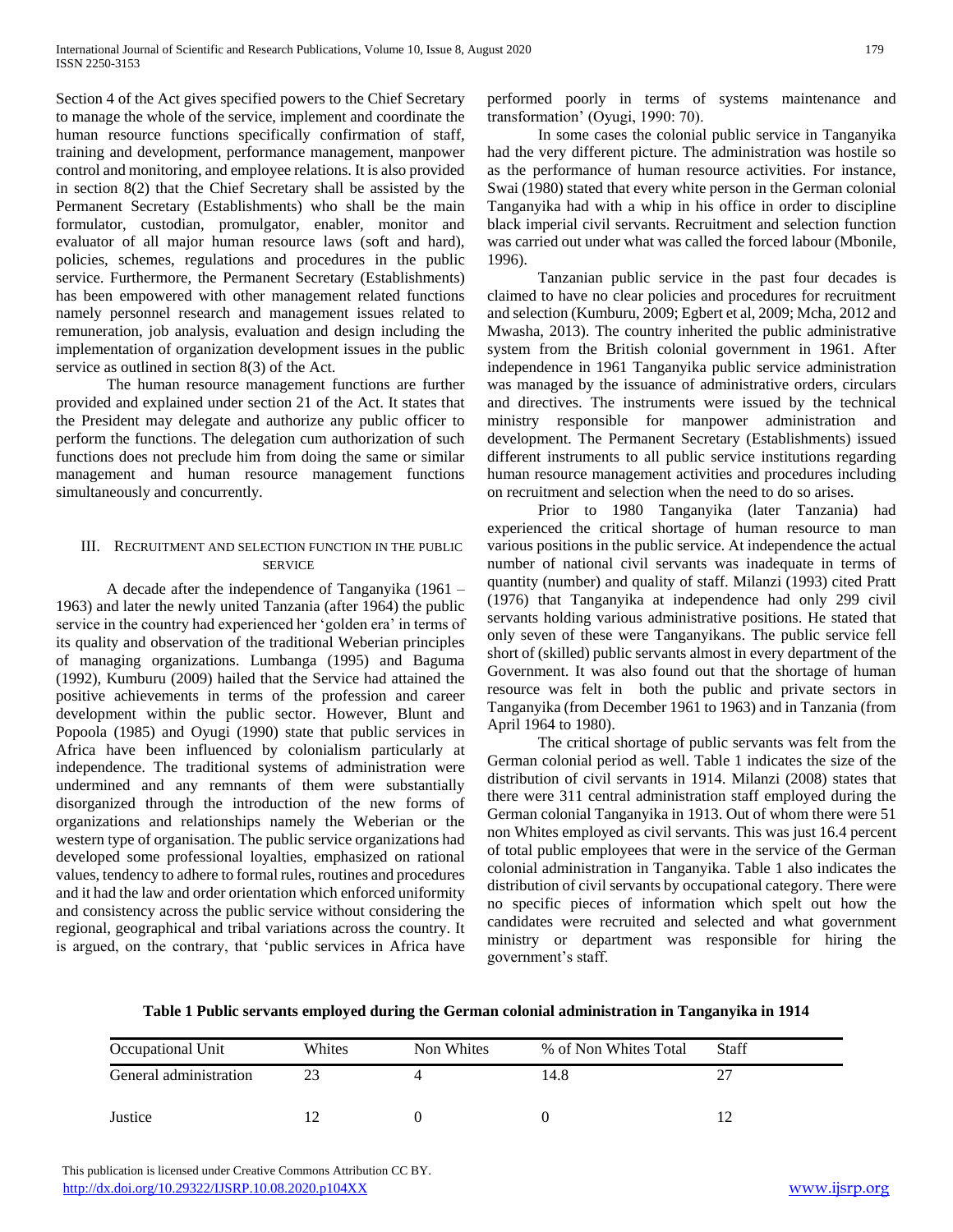| Finance and supplies     | 39            | 1                | 2.5              | 40    |
|--------------------------|---------------|------------------|------------------|-------|
| Customs                  | 17            | 40               | 70.1             | 57    |
| Medicine and \Veterinary | 21            | $\mathbf{1}$     | 4.5              | 22    |
| Central police           | 23            | $\mathbf{0}$     | $\overline{0}$   | 23    |
| Ports and Public Works   | 32            | $\boldsymbol{0}$ | $\overline{0}$   | 32    |
| Forestry                 | 6             | $\boldsymbol{0}$ | $\overline{0}$   | 6     |
| Survey                   | $\mathfrak s$ | $\boldsymbol{0}$ | $\overline{0}$   | 5     |
| Agriculture and Geology  | 11            | 3                | 21.4             | 14    |
| District administration  | 47            | $\mathbf{0}$     | $\overline{0}$   | 47    |
| Teachers                 | $\,8\,$       | $\boldsymbol{0}$ | $\boldsymbol{0}$ | $8\,$ |
| Postal services          | 16            | $\overline{2}$   | 11.1             | 18    |
| Total                    | 260           | 51               | 16.4             | 311   |

Source: M.C.Milanzi (2008, page 12); improved from L.H.Gann and P. Duignan (1977) *Rulers of German East Africa 1884 – 1914,*  California: Stanford, page 72

 It implies that all senior and middle level positions in the service were manned by the non citizens namely the Asians and Europeans (Table 2). From the early and late 1960s the Africanisation (Tanganyikanisation) of the service had significant impact on the size and quality of the service. The ministry responsible for manpower development was then preoccupied with manpower allocation rather than recruitment and selection of candidates. The graduates from institutions of higher education were directly placed and employed from the colleges with the help of the National High Level Manpower Allocation Committee (NHLMAC). The Committee was also empowered to assess human resource needs of the country and to set the human resource priorities for the public service, among other functions.

 In the 1980s the separate recruitment and selection institutions were established to assist the President in the ministries, independent departments and government agencies (MDAs) to carry out the designated personnel functions. The created institutions were the Civil Service Commission (CSC), Local Government Service Commission (LGSC), the Standing Committee on Parastatal Organisations (SCOPO) and the Special Committees for Employment (SCoFE) popularly known in Kiswahili as *'Kamati Maalumu ya Uajiri Serikalini'* (KAMUS). .In addition, the chief executives of the public owned companies and parastatal organizations were granted some specified powers to recruit and select the middle and lower cadre officers in their respective institutions.

| Profession           | African Asian | European         | $%$ of<br>Total |     |         |                  |  |
|----------------------|---------------|------------------|-----------------|-----|---------|------------------|--|
|                      |               |                  |                 |     | African | the Total        |  |
| Architects           |               | $\boldsymbol{0}$ | $\overline{2}$  | 9   | 11      | $\mathbf{0}$     |  |
| Civil engineers      |               | 1                | 22              | 61  | 84      | 1.2              |  |
| Mechanical engineers |               | $\boldsymbol{0}$ | 6               | 46  | 52      | $\boldsymbol{0}$ |  |
| Surveyors            |               | 1                | 1               | 92  | 94      | 1.1              |  |
| Physicians           |               | 16               | 60              | 105 | 184     | 8.7              |  |
| Lawyers              |               | 2                | 11              | 44  | 57      | 3.5              |  |

| Table 2 Civil servants employment status at independence of Tanganyika by race and profession |  |  |  |
|-----------------------------------------------------------------------------------------------|--|--|--|
|-----------------------------------------------------------------------------------------------|--|--|--|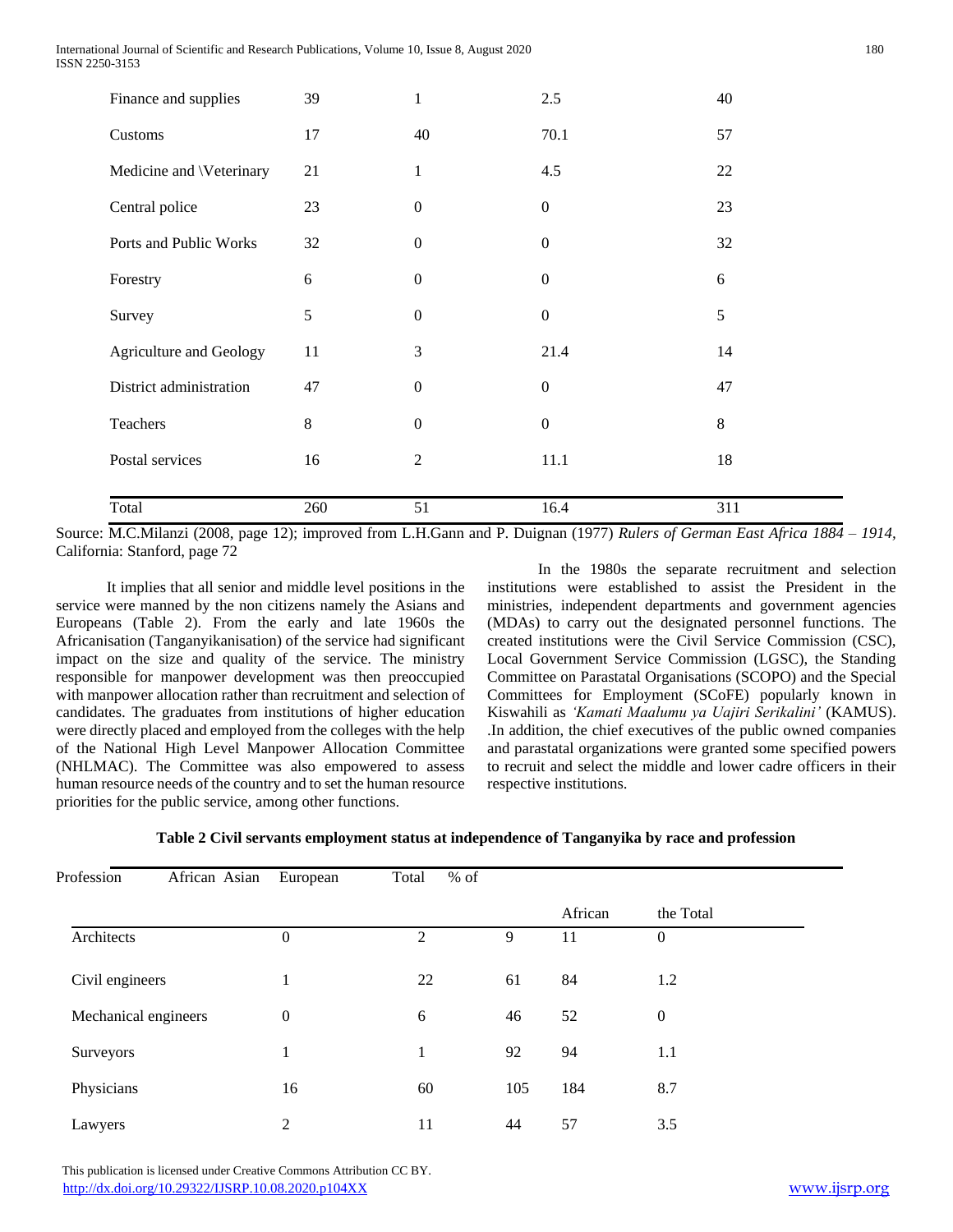| Veterinarians | 9        |                | 35  | 45  | 2   |
|---------------|----------|----------------|-----|-----|-----|
| Geologists    | $\theta$ | $\overline{0}$ | 41  | 41  | 0   |
| Zoologists    |          | $\overline{0}$ | 11  | 12  | 8.3 |
| Total         | 30       | 103            | 447 | 580 | 5.2 |

Source: M.C. Milanzi (1993, page 4) with improvements from C.Pratt (1976) *The Critical Phase in Tanzania 1945 – 1968,* Cambridge: University Press, page 93

 This function, recruitment and selection, is the monopoly of the central government since it is the primary and sole function of the President. The President is empowered by the Constitution to performs seven key human resource functions namely organization development, recruitment, selection, placement, promotion, termination and employee relations especially disciplinary issues of the (senior) public servants. These activities are constitutionally delegated to the service commissions and any other officers employed in the public service. The Public Service Act has delegated the President's human resource activities to the Chief Secretary, Permanent Secretary (Establishments) and the Public Service Commission. It was in 2007 when the Public Service Recruitment Secretariat was established, which automatically resulted to the deprivation of the recruitment and selection function formerly performed by Public Service Commission (2002 to 2008), Recruitment Boards from 2000 to 2003, Appointment Committees (from 2000 to 2003) and Employment Boards (from 2003 to 2008) in the LGAs. It was then the PSRS administratively empowered to do the recruitment and selection function in collaboration with other public service institutions (appointing authorities) or departments authorized to support services related to hiring of staff (Tanzania, 2008).

 The initial eleven functions of the Public Service Commission (PSC) which were provided in the Act in 2002 - some of the functions were deliberately removed from the list through the amendment legislation including the Schemes and Service Regulations (Tanzania, 2007; 2003a and 2003b). The Commission was remained with the un-implementable, ambiguous, general and possibly conflicting and overlapping functions of assisting and advising the President on various personnel matters excluding hiring ones and included the ambiguous function of overseeing performance of the public service executives and institutions, and calling them to explain their unsatisfactory performance statuses, if happen. It is clearly understood that the Constitution and the Public Service Act insulate the President from picking or not taking any piece of advice from any person or institution. This implies that any piece of advice submitted to the President by the Commission does not compel him to consider or to take such a decision.

 There is no obligation imposed to the President to consider any piece of advice or recommendation brought to him by any person or institution. The remaining functions of the Commission do not allow the Commission to do the prior designated human resource functions except to perform some specified quasi judicial decisions resulting from employee relations appeals. The hearing of appeals by the Commission can also be legally performed by the Commission for Mediation and Arbitration (CMA), the Labour Commissioner, labour officers and the labour court. Furthermore

 This publication is licensed under Creative Commons Attribution CC BY. <http://dx.doi.org/10.29322/IJSRP.10.08.2020.p104XX> [www.ijsrp.org](http://ijsrp.org/)

staff councils, workers councils, wage boards, Labour, Economic and Social Council (LESC) and the Labour Court are performing similar or the same administrative and quasi judicial functions they have been mandated to perform by the respective legislation (Tanzania, 2003a; 2004a and b).

## IV. RECRUITMENT AND SELECTION IN LGAS

 The hiring of staff in the Tanzanian local governments was never considered of any importance compared to the central government considerations for over two decades. The President of the United Republic assisted by the ministry responsible for manpower development and the special committees and persons authorized to carry out the function up to 1982 were preoccupied with manpower allocation (distribution) and the provision of limited recruitment and selection activities mainly to central government units and departments. It was then the ministry responsible for manpower transferred some civil servants to work in local government authorities. The transferred or seconded staff had options to remain in their new service or serve for some time before they were then returned to their former service. This situation changed when in early 1980s when the local government legislation were re=enacted. The former local government laws were abolished in 1972 in favour of the decentralization programme (deconcentration) which lasted for a decade only (from 1972 to 1982). The new laws practically separated the local government service from the traditional civil service offered by the ministries and the Civil Service Commission. The laws created new institutions responsible for carrying out human resource management functions. The new institutions were the reformed Civil Service Commission (CSC) in 1989, Local Government Service Commission (LGSC) in 1982, SCOPO in late 1970s, the chief executives of the public corporations and the Special Committees for Employment (SCoFE / KAMUS). It was during the same period (decade) the Constitution of the United Republic of Tanzania of 1977 recognized the local government authorities as the creatures of the State by the 1984 constitutional amendments. Article 145(1) of the Constitution creates the local government authorities in Mainland Tanzania.

 It was then the Local Government Service Commission (LGSC) actively participated in human resource management functions affecting mainly the top management staff of the councils and the local government institution as a whole till its abolition in 2002. This Commission was replaced by Public Service Commission inasmuch as the Public Service Act, (Number 8) 2002 repealed the Local Government Service Act Number 10 of 1982. Similarly the Civil Service Commission was abolished in 2002. It implied that the Public Service Commission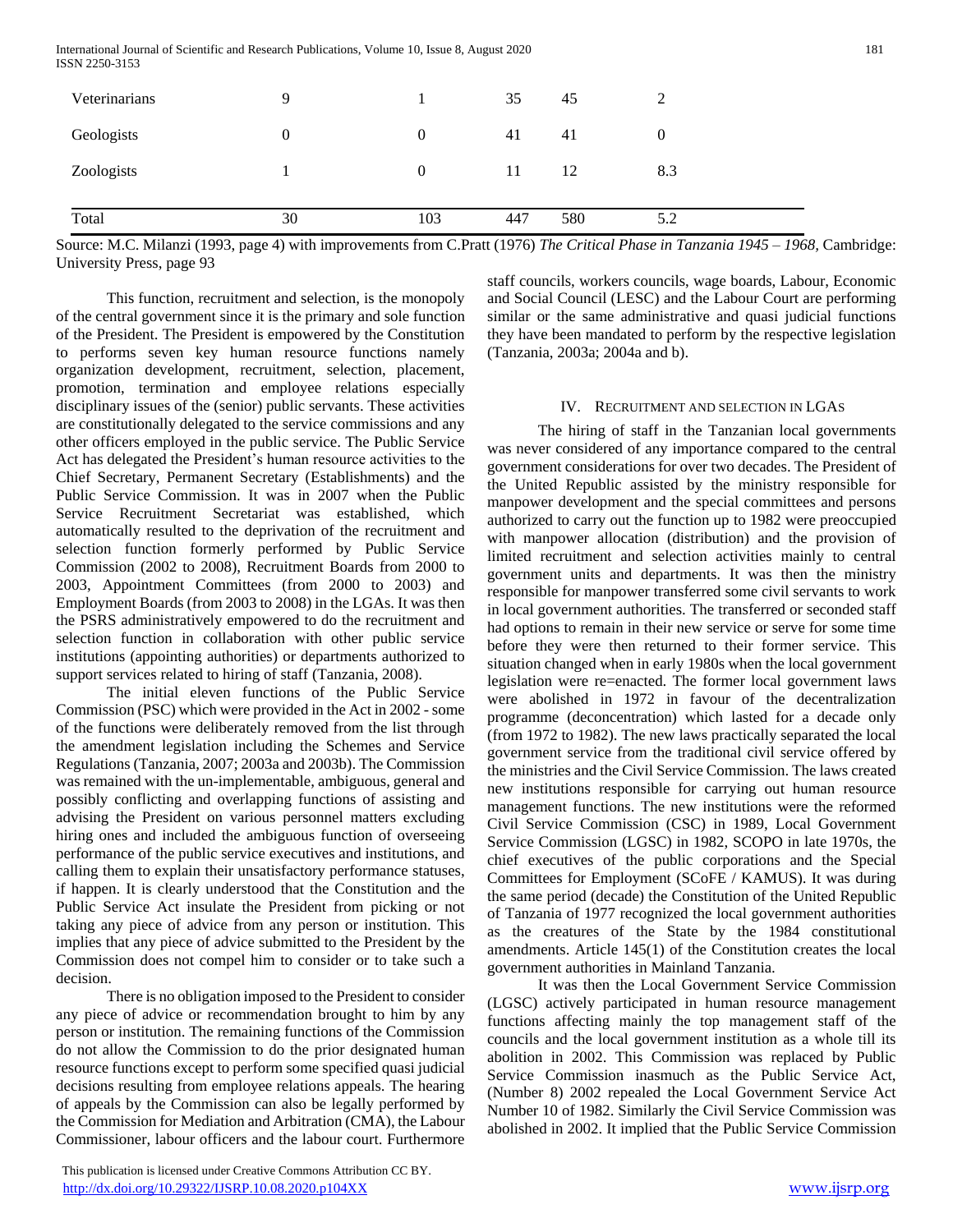is the product of merging of the different government service commissions and government's employment agencies including the Civil Service Commission, Local Government Service Commission and SCOPO, among others. It was in January 2009 the designated human resource management functions, which were carried out by the Public Service Commission (PSC) were transferred to the Public Service Recruitment Secretariat (Njovu, 2014; Herman, 2013; Kiwara, 2015 and Mongi, 2015 ).

 The period between 2000 and 2002 the LGSC worked together in the councils with the then Recruitment Boards and Appointments Committees created by the Minister responsible for local governments. The Committees and Boards dealt with category C and B staff respectively whereas the LGSC was responsible for Category A staff hiring and other human resource management services (Tanzania, 2000; 2003a). From 2003 the Employment Boards were established by the Public Service Regulations that finally dissolved the Recruitment Boards and the Appointments Committees in the councils.

## V. THE NATURE OF RECRUITMENT AND SELECTION FUNCTION IN LGAS

 This section provides the nature of the employee acquisition and resourcing in local government authorities in Tanzania mainland. There is need to avoid the erroneous conclusions previously made on the nature of human resource management set ups and systemic performance in LGAs (Njovu, 2014; Lameck, 2015; Mongi, 2015; Kiwara, 2015 and Kumburu, 2009). For example, Njovu (2014) claimed that the complete recruitment and selection in LGAs in Tanzania collapsed in 2009 when the public service recruitment agency namely the Public Service Recruitment Secretariat [PSRS] was established. However, recruitment and selection in this chapter (article) in LGAs should be looked at two different angles. In the first place it is important to understand the key principles which underpin LGAs' functioning in relation to central agencies. This thinking or angle can assist us to conclude whether the particular function performed by the LGA is re-centralised, decentralized, deconcentrated, delegated or devolved. The proper understanding of central - local relations in this article helps to contextualize recruitment and selection function in LGAs in relation to the mandates provided to them by the Constitution, related policies and legislation. Second, it is important to understand the key D by D principles regarding the provision of services in LGAs within the policy implementation framework of decentralization by devolution (D by D).

 The key principles which underpin local governance functioning and change (reform) in relation to central agencies in Tanzania are two. The first principle is called subsidiarity whereas the second one is called holism. The subsidiarity principle in Tanzania refers to '… decentralization of the public service provision linked to devolution of political powers to lower levels as far as possible and feasible…' (Tanzania, 1998: 15). The principle lets the local government authority possess the discretionary powers when carrying out the planning, budgeting, administration and organization of service delivery in their respective areas of jurisdiction. The principle requires a changed central-local relations with the system of local government authorities that administratively is not subordinated to central

 This publication is licensed under Creative Commons Attribution CC BY. <http://dx.doi.org/10.29322/IJSRP.10.08.2020.p104XX> [www.ijsrp.org](http://ijsrp.org/)

government agency system. In other words the principle demands that local government authorities are to be '… allowed to decide and implement all kinds of activities which are not in conflict with higher local government level .... and which serve general welfare purposes (ibid.: 14).

 This definition by the Tanzanian Government outlined in the Policy has some limitations since it is less precise. Endo (1994) advises that subsidiarity must be looked and defined by identifying two distinct concepts namely the negative and the positive concepts. In the negative concept subsidiarity implies the limitation of competences of the higher organization in relation to lower entity. On the other hand, the positive concept refers to the possibility or even the obligation of intervention from the higher organization. The negative concept means that 1) the higher organization cannot intervene if the lower entity can adequately accomplish its aims, or 2) the higher organization should not intervene if the lower entity alone can accomplish its functions, or 3) the higher organization cannot intervene if it is not assigned to perform the functions. On the other hand the positive concept of subsidiarity implies 1) the higher organization can intervene if the lower entity performs inadequately its aims, or 2) the higher organization should intervene if the lower entity alone cannot accomplish its aims, or 3) the higher organization can or/and must intervene if assigned to do so. Hence, the understanding of the principle of subsidiarity in the *Policy Paper on Local Government Reform* does exhaust neither the negative nor the positive concepts described by Endo (1994) since the levels of adequacy and assignment of tasks among entities are not clearly precise. The only explanation which has been shown in the Policy is that local government authorities *should not administratively be subordinate* to central agencies. Another principle which guides the central – local relations in Tanzania is holism. The local government system in the country is required to observe the holistic principle. The councils' functions must assume and be seen as a whole and thus perform all functions assigned to them in their respective areas of jurisdictions. They have to plan, to budget, to carry out local administration and organization including the delivery of services such as education and health. Furthermore, the councils are to be multi-sectoral, which implies that all institutions delivering services in the council must be accountable to the respective local government authority (Tanzania, 1998). It implies that the LGAs are the highest political authorities within their jurisdictions defined within the national legal and constitutional framework. Thus recruitment and selection function must be looked at in the context of the national legislation and policies which guide the operation of the function.

 The second area which this chapter (article) dwells is the decentralization of services in Tanzania. It is the policy option taken by the Government with regard to delivery of services in LGAs This decentralization of services is popularly called the 'decentralisation by devolution' or it is shortened 'D by D.' The implementation of D by D in LGAs means three things: 1) All public services affecting a large number of people should be provided through organs accountable to the LGA in its respective jurisdiction; 2) Certain public services for which local authorities are presently responsible may be delegated to organs (private sector, service boards that are accountable to LGAs; and 3) The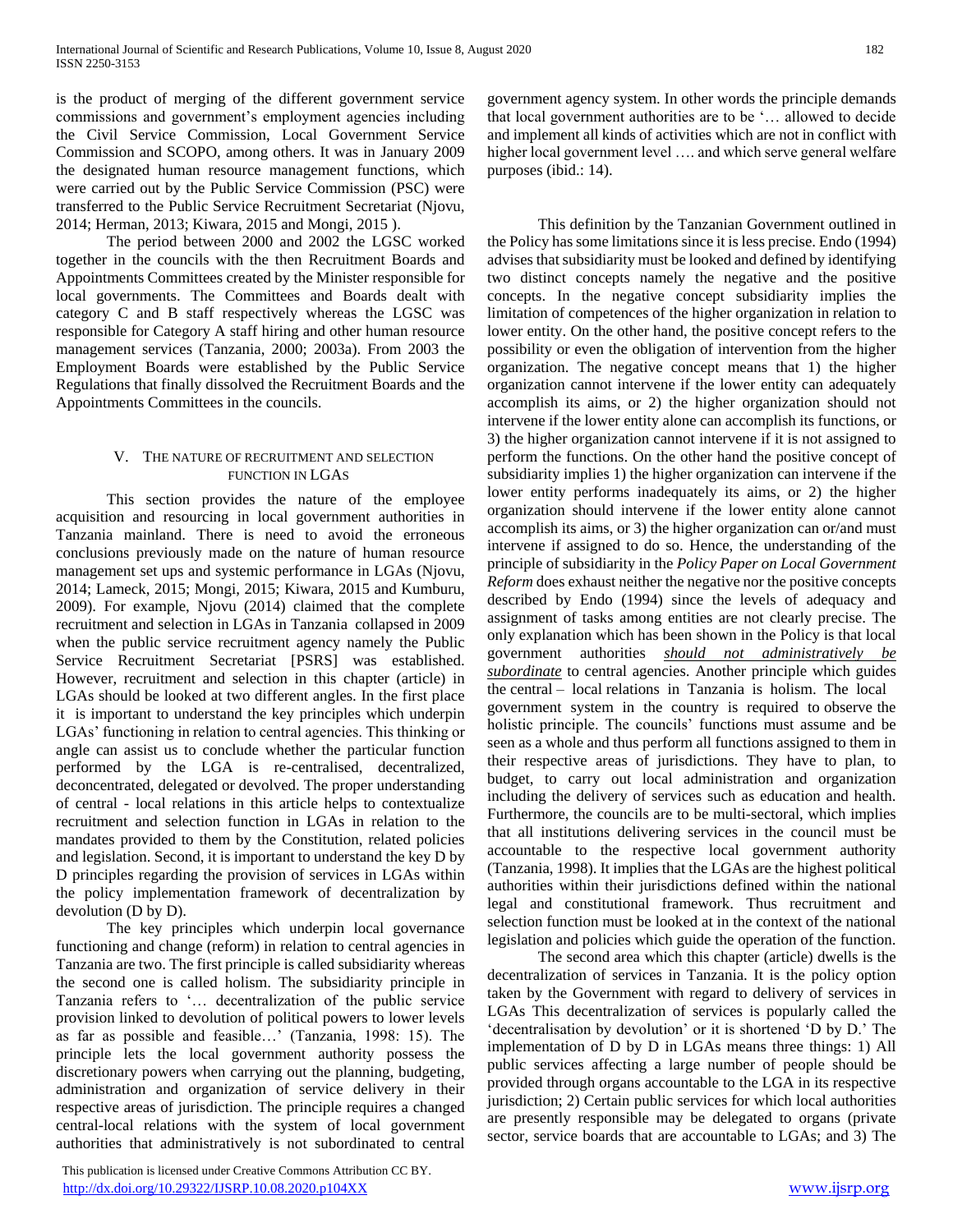International Journal of Scientific and Research Publications, Volume 10, Issue 8, August 2020 183 ISSN 2250-3153

accountability and closely and tight controlled mechanisms for these delegations should be regulated to ensure some uniformity across sectors (Tanzania, 1996;1998).

## *Evidence of recruitment and selection in LGAs in Tanzania from previous studies*

 This section provides the evidence of the carrying out of recruitment and selection function in local government authorities in Tanzania. The studies conducted by Herman (2013) and Mongi (2015) in Ilala Municipal Council and Mbeya District Council respectively confirm that human resource management functions are neither centralized nor decentralized. The functions are divided or splintered/sliced between the central agency (that is the PSRS) and respective local government authority. For instance, Herman (2013) conducted the study on the roles played by different agencies during recruitment and selection in Ilala Municipal Council in Dar es Salaam region in Tanzania. He found out that despite the fact that the Government Policy stating that the HRM function be devolved but in practice the activities were splintered between the PSRS and the councils. He had 67 respondents clustered in three categories namely the policy makers (Councilors) who were 14.9 percent, local government employees (79.1 percent) and the council residents (citizens) who represented 6 percent of the respondents. Approximately seventy three percent (73.1) of respondents were females with varied educational qualifications and backgrounds. It was noted that only 4.48 percent of respondents were unaware of the presence of recruitment and selection activities in the Municipality.

 Mongi (2015) conducted the qualitative study in Mbeya District Council in Tanzania with regard to the feelings and perceptions of different stakeholders (respondents) particularly to the carrying out the recruitment and selection function in the Council. There were 27 respondents selected in the study characterized with the majority age group between 18 and 49 (85.1 percent) whereas

 70.3 percent of the respondents with university/college education qualifications. It was felt that the human resource management functions in general and recruitment and selection function in particular is centrally managed by the Government of Tanzania. The need for centralization was prompted by the Government's intention to eradicate corruption, maladministration, unethical behaviours and mal-HRM practices in the LGAs. It was found out that the Policy intent of devolving powers to the councils promulgated by the reform programmes were partly rescinded.

## *Sliced or splintered recruitment and selection function*

 Recruitment and selection function in LGAs in Tanzania is not managed by LGAs alone. The activities underlying recruitment and selection are shared between the central employment agency (PSRS) and the local government authority concerned. It is a splintered function with communication, coordination and close cooperation between the centre and the periphery. Table 3 summarises the phased exchange of tasks and HR activities in respect to recruitment and selection between the council and the PSRS.

| <b>Phase</b> | <b>Recruitment and Selection Activity</b>                                      | <b>Institution Doing the Activity</b> |
|--------------|--------------------------------------------------------------------------------|---------------------------------------|
|              | $\frac{1}{6}$ Preparation of HR plan of the Council                            | <b>LGA</b>                            |
| recruitment  | Preparation of career plan of the Council                                      | <b>LGA</b>                            |
|              | Preparation of HR audits                                                       | <b>LGA</b>                            |
| Recruitment  | Preparing the electronic Annual Job Budget by the helpLGA<br>of HCMIS - Lawson |                                       |
|              | Making the electronic Job Budget Inquiry (Lawson)                              | <b>LGA</b>                            |
|              | <b>HR</b> Requisition                                                          | <b>LGA</b>                            |
|              | <b>Inviting Applications</b>                                                   | <b>LGA</b>                            |
|              | Advertisements                                                                 | <b>PSRS</b>                           |
|              | Receiving applications                                                         | <b>PSRS</b>                           |
|              | Shortlisting                                                                   | <b>PSRS</b>                           |
|              | Applicant's tracking                                                           | <b>LGA</b>                            |

**Table 3 Splintered recruitment and selection activities performed by the Council**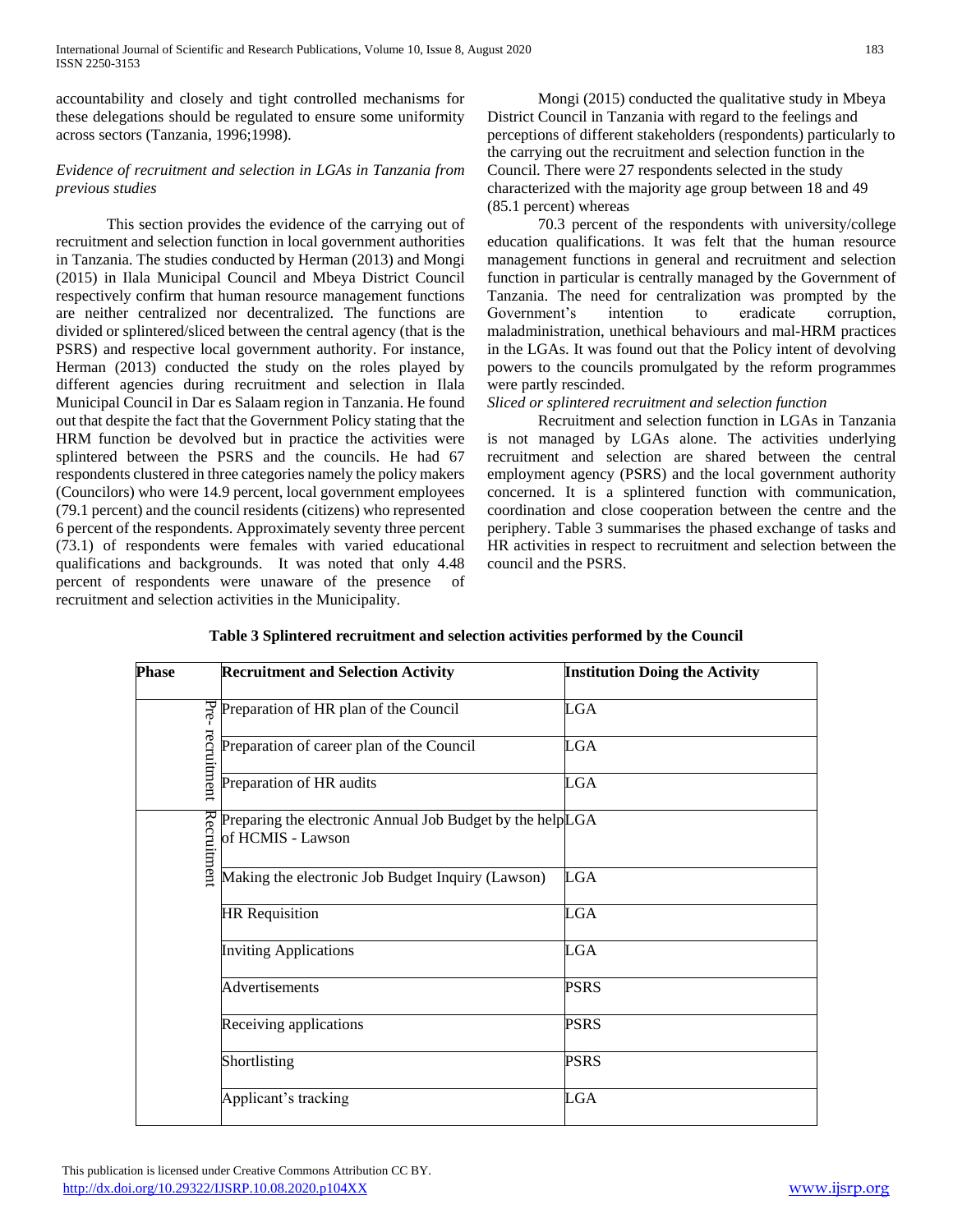| Applicant's education |  |
|-----------------------|--|
|                       |  |

|                | Applicant's certification                                     | <b>LGA</b>  |
|----------------|---------------------------------------------------------------|-------------|
|                | Inviting applicants for selection                             | <b>PSRS</b> |
| Selection      | Conduction selection interviews and tests                     | <b>PSRS</b> |
|                | Examining the applicants' scores                              | <b>LGA</b>  |
|                | Actual selection                                              | <b>PSRS</b> |
|                | Posting the successful applicants                             | <b>PSRS</b> |
|                | Placement                                                     | <b>PSRS</b> |
| Post selection | Employment                                                    | <b>LGA</b>  |
|                | Employee retention, development, relations and<br>termination | <b>LGA</b>  |
|                |                                                               |             |

Source: M.C. Milanzi, (2013) Recruitment and selection processes in Public Service Institutions in Tanzania, *Unpublished Report*, Mzumbe University; also cited by Herman (2013: 35)

 From the summary presented in Table 3 one can understand that there are 21 activities associated with recruitment and selection performed in and for LGAs. Thirteen activities (61.9 percent) are performed by the council (LGA) whereas thirty eight point one percent of the activities are performed by the Public Service Recruitment Secretariat. It is clear that more than half of recruitment and selection activities in the councils are performed by the councils themselves. The activities are shared between the central government agency and the councils.

 Figure 1 shows the pictorial representation of sharing of the activities between the councils and the central employment agency in Tanzania. It indicates that there is a perfect alignment of activities when performing the recruitment and selection in LGAs. Series 1 data depicts the LGAs doing the recruitment and selection whereas Series 2 data in the Figure indicates the the central employment agency roles and activities. Some researchers and writers judge that the central government has hijacked the devolution in the LGAs and thus the HRM functions have been centralized (Njovu, 2014, Mongi, 2015, Lameck, 2015 and Kiwara, 2015). This allegation does not have the objective basis for such a claim.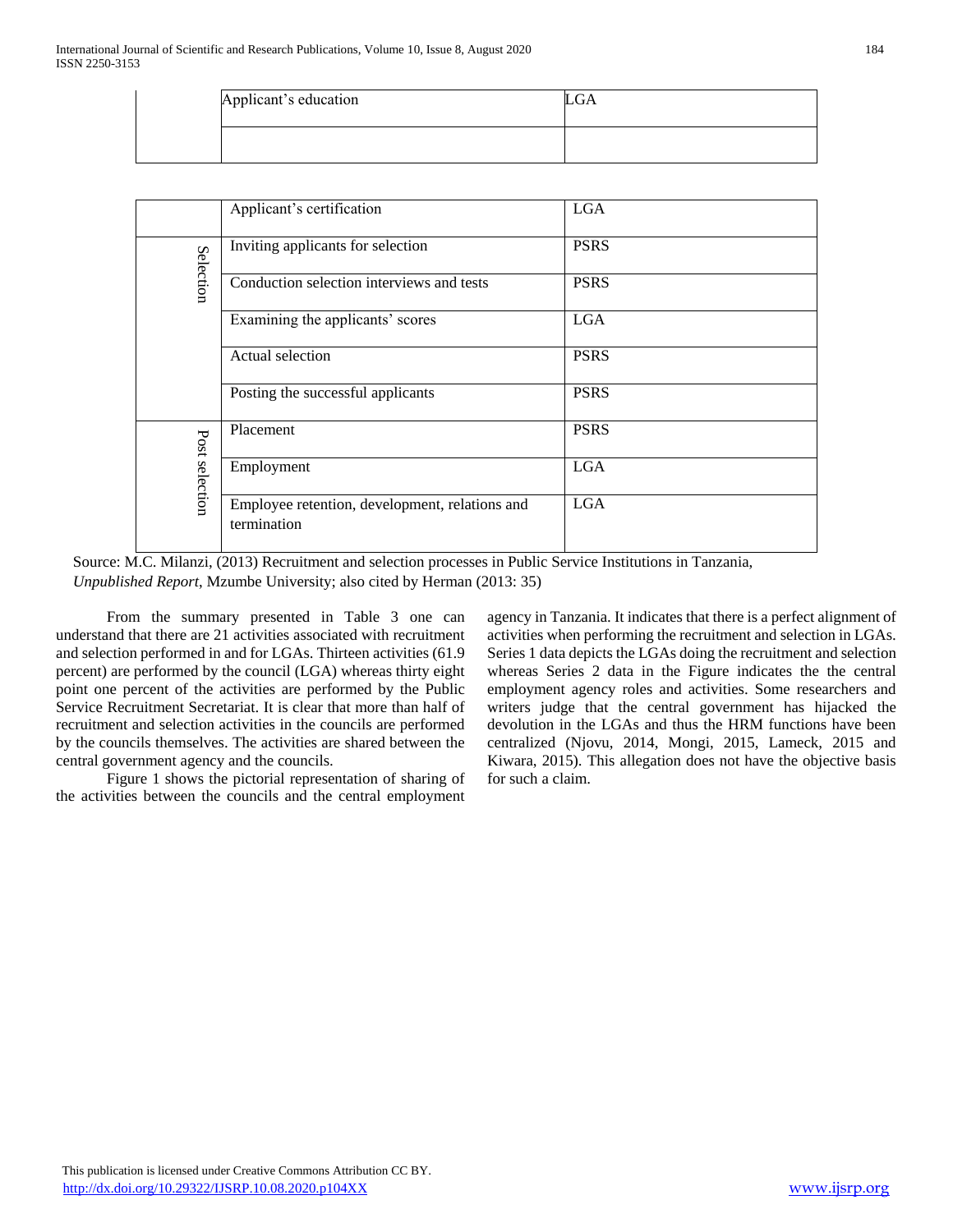

**Source: M.C. Milanzi, (2013) Recruitment and selection processes in Public Service Institutions in Tanzania,** *Unpublished Report,* **Mzumbe University**

## VI. CONCLUSION

 The article confirms that human resource management function in the public service in Tanzania does not rest in one government institution. The execution of the functions is shared among different public service personnel and institutions. With specific reference to recruitment and selection it was observed that the function is shared between the central employment agency and the councils. Furthermore, the historical account of the function shows that the President of the United Republic of Tanzania takes part in undertaking the function particularly top government positions. He is the overall in charge of all HRM functions. The activities of recruitment and selection in LGAs are shared between the central employment agency institution and the individual LGA where the LGAs play the key role (over 60 percent) during recruitment and selection.

 Hence, decentralization of the LGAs envisioned by the Government has rested on the two principles outlined and the general need of the Government to delivery services up to the grass roots levels. In some balanced way the Government has substantially devolved recruitment and selection function to local government authorities. The studies cited in this article show that there are no mixed or skeptical reactions pertaining to the splintered nature of executing the function. The balancing is indeed, the way of balancing the central agency intervention at the same time understanding the magnitude of assignment the centre is legally provided to intervene the affairs of the LGAs.

#### **REFERENCES**

- [1] Baguma, R. (1992) State and Scope of Civil Service in Tanzania, Dar es Salaam
- [2] Blunt, P. and Popoola, O.E. (1985) Personnel Management in Africa, London: Longman

 This publication is licensed under Creative Commons Attribution CC BY. <http://dx.doi.org/10.29322/IJSRP.10.08.2020.p104XX> [www.ijsrp.org](http://ijsrp.org/)

- [3] Egbert, H., Fischer, C. and Bredl, S. (2009) Advertisement or friends? Formal and informal recruitment method in Tanzania, CIDER Discussion Paper, 46
- [4] Endo, K. (1994) The Principle of Subsidiarity: From Johannes Althusius to Jacques Delors, Hokkaido Law Review, XLIV, 6, 553 - 652
- [5] Halfani, M. (1998) Tanzania in Kiragu, K. (Ed.) Civil Service Reform in Southern and Eastern Africa, Dar es Salaam: CSD, pp 54 – 68
- [6] Kiwara, M. (2015) Institutional Strength of the Public Service Recruitment Secretariat in Managing the Recruitment and Selection Functions in Tanzania, Unpublished Master Degree Thesis, Mzumbe University, Tanzania
- [7] Kumburu, N. (2009) Civil service reform and human resource status in central Government: The case of the President's Office Public Service Management in Tanzania, Journal of Cooperative and Business Studies,,1, 1
- [8] Lameck, W.U. (2015) Explaining the performance of decentralized recruitment in Tanzania local government authorities on institutional context perspective, International Journal of Academic Research in Business and Social Sciences 5, 12, pp 263 - 274,
- [9] Lumbanga, M. (1995) Report on Joint Donors and Government Meeting on the Civil Service Reform Programme, Dar es Salaam: PO-CSD
- [10] Mbonile, M.J. (1996) Towards breaking the vicious circle of labour migration in Tanzania: a case of Makete District, Utafiti, 3, (1), 91 - 109
- [11] Milanzi, M.C. (2013) Recruitment and selection processes in Public Service Institutions in Tanzania, Unpublished Report, Mzumbe University, Tanzania (2008) Indigenisation and Legitimation of Local Authorities in Tanzania, Unpublished Monograph, Mzumbe University (1993) The Impact of Norwegian Aid through Training and Development in the Tanzania Coastal Shipping Line (TACOSHILI) Limited, Unpublished MA Dissertation, Hull University, United Kingdom
- [12] Mongi, J. (2015) The Perception of the Centralised Local Government Authorities ' Recruitment and Selection Function by Stakeholders in Mbeya District Council, Unpublished Master Degree Thesis, Mzumbe University, Tanzania
- [13] Munga, M., Songstad, N.G. and Maestad, O. (2009) The decentralization centralization dilemma: recruitment and distribution of health workers in remote districts in Tanzania, BMC International Health and Human Rights, 9, (1)
- [14] Njovu, F.B. (2014) Experience of decentralized and centralized recruitment system in Local Government Authorities of Tanzania: The case study of two local government authorities in `Morogoro Region, MA Dissertation, Institute of Social Studies, The Hague
- [15] Oyugi, W. (1990) Civil bureaucracy in East Africa: a critical analysis of role performance since independence, in Public Administration in World